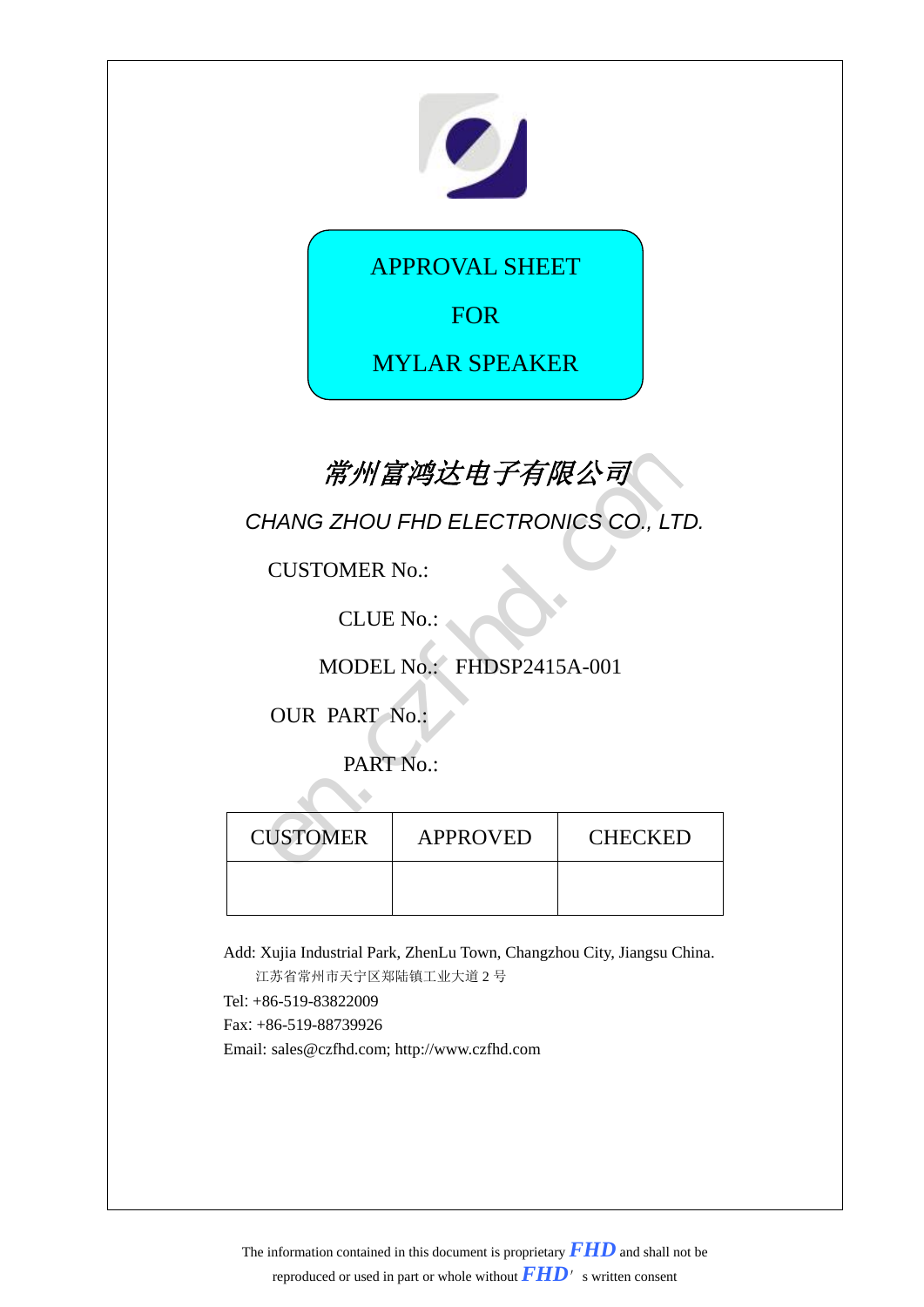

|                                     |  | $L$ $m$ $m$ . Sarco $L$ $m$ $n$ . Social $m$ , $m$ , $m$ , $m$ , $m$ , $m$ , $m$ |             |           |
|-------------------------------------|--|----------------------------------------------------------------------------------|-------------|-----------|
| Specification for mylar speaker     |  | Update                                                                           | Page 2 of 5 |           |
|                                     |  | Des.                                                                             | Chk.        |           |
| <b>FHDSP2415A-001</b><br>Model No.: |  | Xu Fei                                                                           |             |           |
|                                     |  | $P/N$ :                                                                          | 8/18/2021   | 8/18/2021 |

| 修改时间 | 版本 | 修改页次 | 修改内容 | 确认人 |
|------|----|------|------|-----|
|      |    |      |      |     |
|      |    |      |      |     |
|      |    |      |      |     |
|      |    |      |      |     |
|      |    |      |      |     |
|      |    |      |      |     |
|      |    |      |      |     |
|      |    |      |      |     |
|      |    |      |      |     |
|      |    |      |      |     |
|      |    |      |      |     |
|      |    |      |      |     |
|      |    |      |      |     |
|      |    |      |      |     |
|      |    |      |      |     |
|      |    |      |      |     |
|      |    |      |      |     |
|      |    |      |      |     |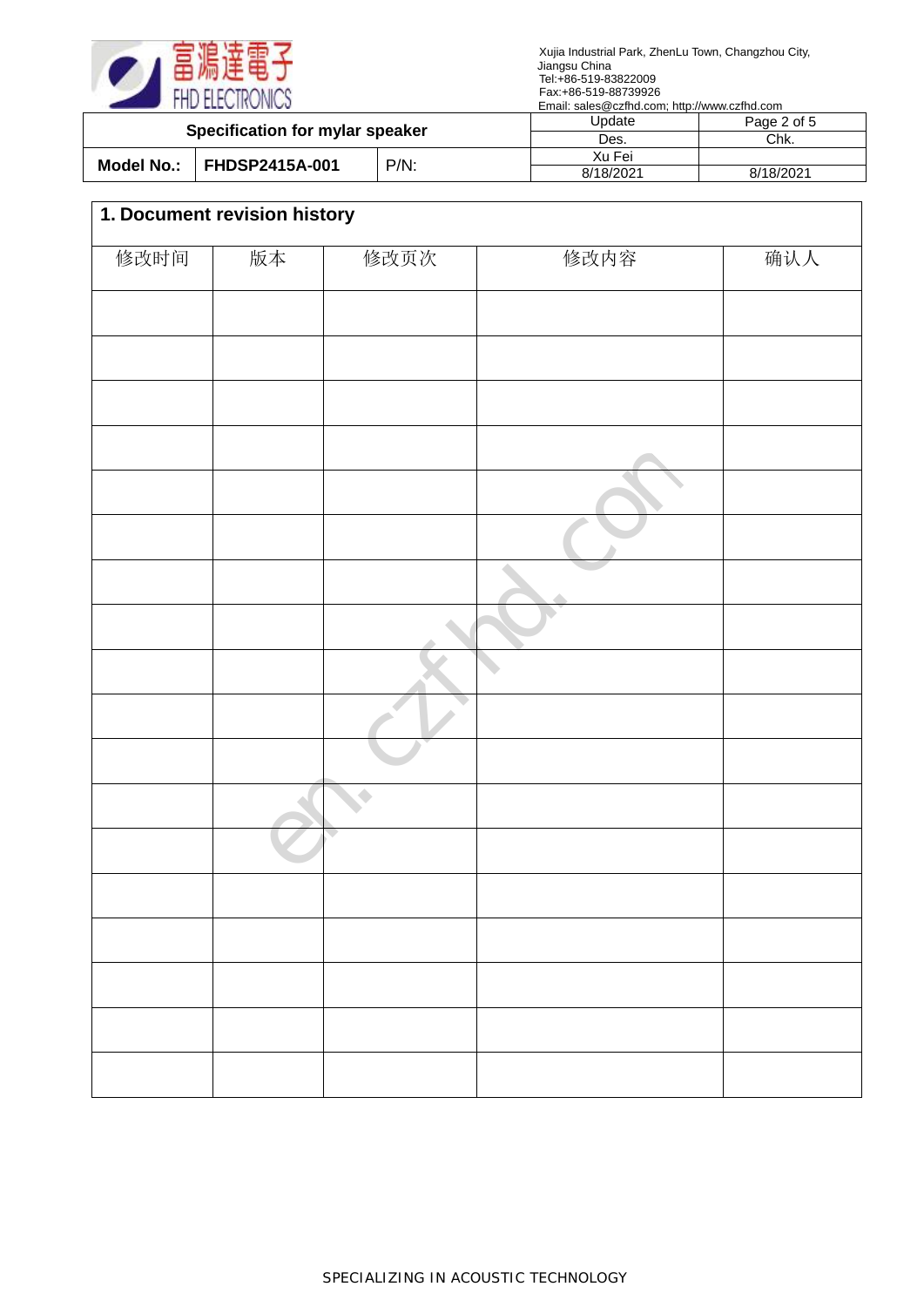

| Specification for mylar speaker |                       | Update  | Page 3 of 5 |           |
|---------------------------------|-----------------------|---------|-------------|-----------|
|                                 |                       | Des.    | Chk.        |           |
| Model No.:                      |                       | $P/N$ : | Xu Fei      |           |
|                                 | <b>FHDSP2415A-001</b> |         | 8/18/2021   | 8/18/2021 |

|    | <b>2.SPECIFICATION</b>       |                                                                                       |  |  |  |
|----|------------------------------|---------------------------------------------------------------------------------------|--|--|--|
|    | Speaker                      |                                                                                       |  |  |  |
| 1  | Dimension                    | 24*15*3.4                                                                             |  |  |  |
| 2  | Impedance                    | 80hm ± 20% at 1.0KHz                                                                  |  |  |  |
| 3  | <b>Rated Input Power</b>     | 0.8W                                                                                  |  |  |  |
| 4  | Max Input Power              | 1.0W                                                                                  |  |  |  |
| 5  | Lowest Resonance Frequency   | 1000±20%Hz                                                                            |  |  |  |
|    |                              | The input power shall be set at rated noise power(0.8W).                              |  |  |  |
| 6  | Audible Noise                | Using an audio oscillator sweep from F0 to 10KHZ in free air.                         |  |  |  |
|    |                              | There shall be no buzzes, rattles, nor spurious noises.                               |  |  |  |
| 7  | Sound Pressure Level         | $99 \pm 3$ dB SPL $(0.1 \text{m}, 0.8 \text{W})$<br>(0dB)<br>at 1.0, 1.2, 1.5, 2.0KHz |  |  |  |
|    |                              | $SPL=20 \mu Pa$                                                                       |  |  |  |
| 8  | <b>Distortion</b>            | Less exceed ≤10% at 1.0KHz                                                            |  |  |  |
| 9  | <b>Operating Temperature</b> | $-30^{\circ}$ to + 70 $^{\circ}$                                                      |  |  |  |
| 10 | <b>Store Temperature</b>     | $-40^{\circ}$ to + 80 °C                                                              |  |  |  |

## **3. Dimensions**

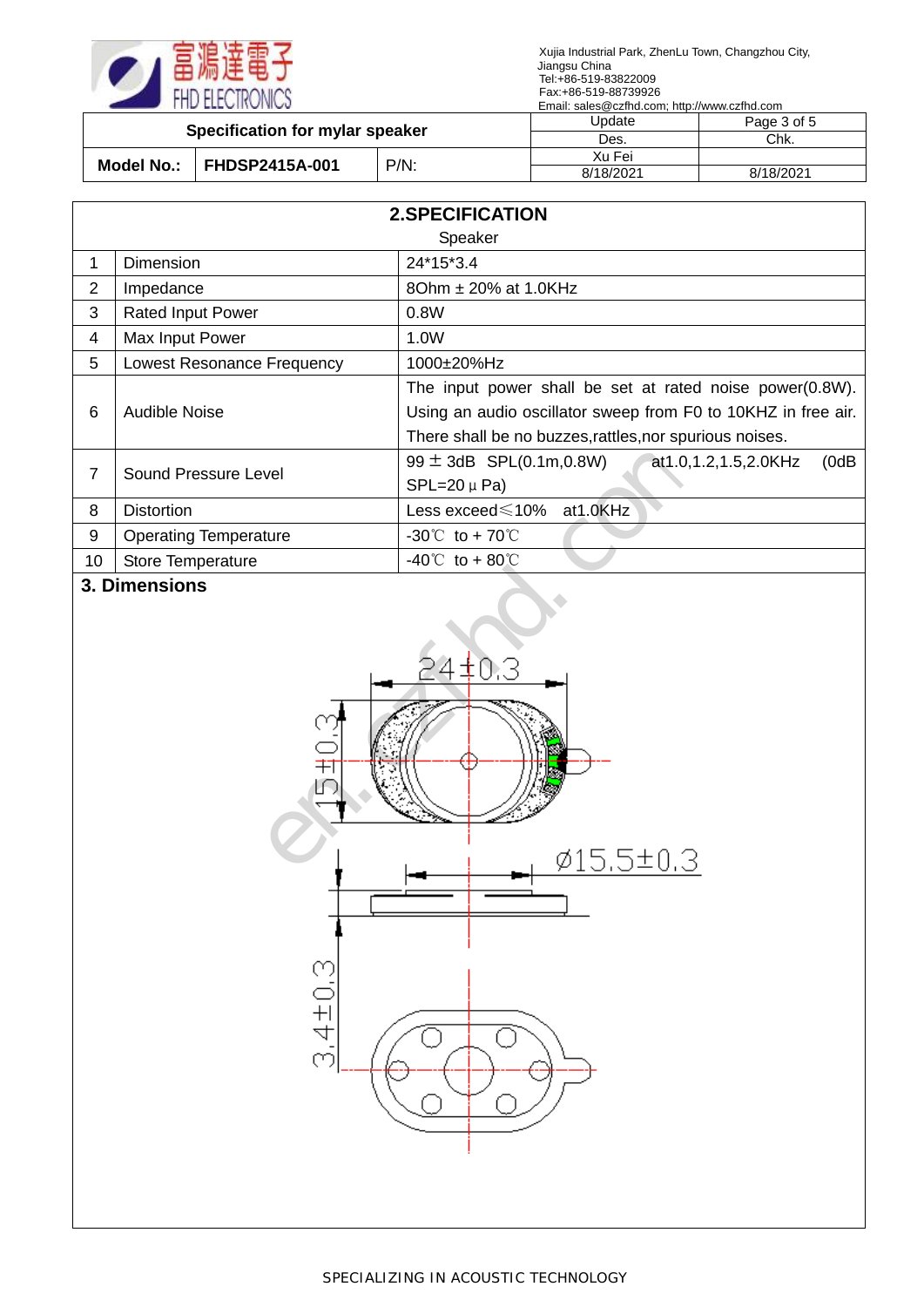

|                                     |                                 | Update  | Page 4 of 5 |           |
|-------------------------------------|---------------------------------|---------|-------------|-----------|
|                                     | Specification for mylar speaker |         | Des.        | Chk.      |
| <b>FHDSP2415A-001</b><br>Model No.: |                                 | Xu Fei  |             |           |
|                                     |                                 | $P/N$ : | 8/18/2021   | 8/18/2021 |

## **4.Reliability Test** 可靠性測試

| 4.1 | High<br>Temperature<br><b>Test</b>  | High Temperature:<br>Duration:                  | $+80^{\circ}$ C $\pm 5^{\circ}$ C<br>96 hours                                        |
|-----|-------------------------------------|-------------------------------------------------|--------------------------------------------------------------------------------------|
| 4.2 | Temperature<br>Low<br><b>Test</b>   | Low Temperature:<br>Duration:                   | $-40^{\circ}$ C $\pm 5^{\circ}$ C<br>96 hours                                        |
| 4.3 | Humidity Test                       | Temperature:<br>Relative humidity:<br>Duration: | +40 $^{\circ}$ C $\pm$ 5 $^{\circ}$ C<br>$90\% \sim 95\%$ RH<br>96 hours             |
| 4.4 | Vibration<br>Test                   | Vibration:<br>Amplitude:<br>Duration:           | $10$ Hz $\sim$ 55Hz<br>1.5mm or acceleration: 50m/s2<br>2h per axis=10cycles; 3 axis |
| 4.5 | Cycle<br>Temperature<br><b>Test</b> | Temperature:<br>Duration:<br>Cycle:             | $-40^{\circ}C \leftrightarrow +80^{\circ}C$<br>2 hours 2 hours<br>5 Cycle            |
| 4.6 | Drop Test<br>(under the unit)       | Height:<br>Cycle:                               | 1.0 <sub>m</sub><br>10 Cycles                                                        |
| 4.7 | Load<br><b>Test</b>                 | Noise:<br>Power:<br>Duration:<br>item 05,08,14. | White noise<br>0.8W<br>96 hours and satisfy the test listed on                       |

The test shall be carried out on the parts that passed 12hours in temperature 20℃. The sensitivity difference from the initial value shall be within  $\pm 3$ dB.